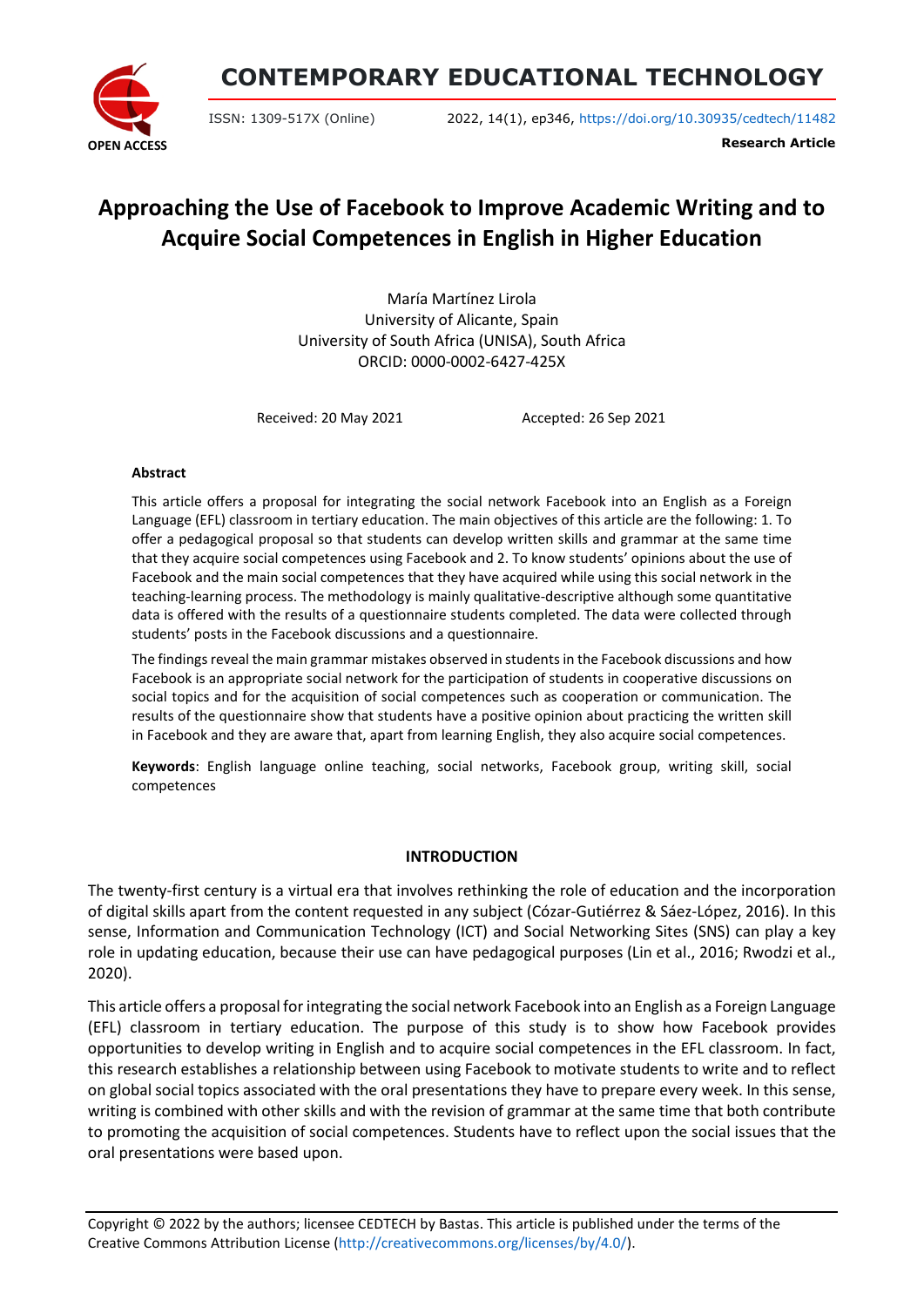The main objectives of this article are the following: 1. To offer a pedagogical proposal so that students can develop written skills and grammar at the same time that they acquire social competences using the social network Facebook and 2. To know students' opinions about the use of Facebook in an EFL subject and the main competences that they have acquired while using this social network in the teaching-learning process.

The hypothesis is that Facebook is an appropriate social medium to integrate the practice of different skills and grammatical aspects at the same time that social competences are acquired in an educational context. Consequently, the paper will be guided by the following research question: Is Facebook a suitable social network for students to develop written skills and to revise grammar at the same time that they acquire social competences?

This study is justified because, during the pandemic, students' attendance in class was restricted. This also meant there were limited opportunities to interact and discuss different points of view or to work on cooperative writing in the classroom. For this reason, the teacher chose Facebook so that students had a social network as a supplementary platform of the subject where they could write during the semester and as a collaborative learning tool. The popularity of social media among young learners provides opportunites for students to communicate using English for academic purposes. In this sense, students can write their own posts, and they can read what others write, which facilitates interaction in a virtual environment.

The fact that the teaching-learning process was dual, i.e., teaching was synchronously done with students in the classroom and students connected online (the students in the classroom were different each week because they were rotating) was a challenge that involved difficulties. Students at home had to be able to hear the comments that students made in the classroom. Consequently, Facebook offered the opportunity to post comments any time for both students in the classroom and students at home. In this way, students' posts could be read any time by the other students, and students could write before, during or after the lecture. What was initially an oral practice activity also became a written activity that involved the use of the grammar and vocabulary studied in the subject.

# **LITERATURE REVIEW**

Thissection is divided in two sub-sections: the first is more general and concentrates on the use of technology for educational purposes; the second is more specific and deals with the educational uses of Facebook.

# **Technology for Educational Purposes**

In the last few decades, technology has had a key role in education because it has been used to facilitate students' learning. It has an integral part in the preparation of the lessons and in the teaching-learning process (Ahmadi, 2018; Pourhossein, 2017). The use of the internet increases students' motivation (Arifah, 2014). Following Ahmadi (2018, p. 118): "When learners learn with technology, it assists them in developing their higher order thinking skills. It can be concluded that the true combination of multimedia and teaching methodology is very important to attract learners' attention towards English language learning."

The way studentslearn through technology is diverse, for example, mobile learning (m-learning) and Mobile-Assisted Language Learning (MALL) (Çakmak, 2019a; Kukulska-Hulme & Viberg, 2018), wikis and blogs (Seaman & Tinti-Kane, 2013). Social networking platformssuch as Facebook, Twitter, WhatsApp or Instagram have been applied to foreign language education for more than a decade (Alnujaidi, 2017; Andujar & Salaberri-Ramiro, 2019; Çakmak, 2019b; Gallardo-López & López-Noguero, 2020; Gettman & Cortijo, 2015; Lomicka & Lord, 2016; Vahdat et al., 2020). Their use is justified because they can facilitate language learning at the same time that digital competence is incorporated in the teaching-learning process (Alsaied, 2017; Martín-Monje et al., 2018; Solmaz, 2018).

Social media facilitate interaction and continuous learning. They also promote online communication (Ruiz & Fachinetti, 2018) by creating a network where students generate content and share knowledge at the same time that they interact with each other, by promoting participation and cooperation (Cela-Ranilla et al., 2017; Fernández-Ferrer & Cano, 2019). This involves blended learning models (Chen Hsieh et al., 2017; Hung, 2015;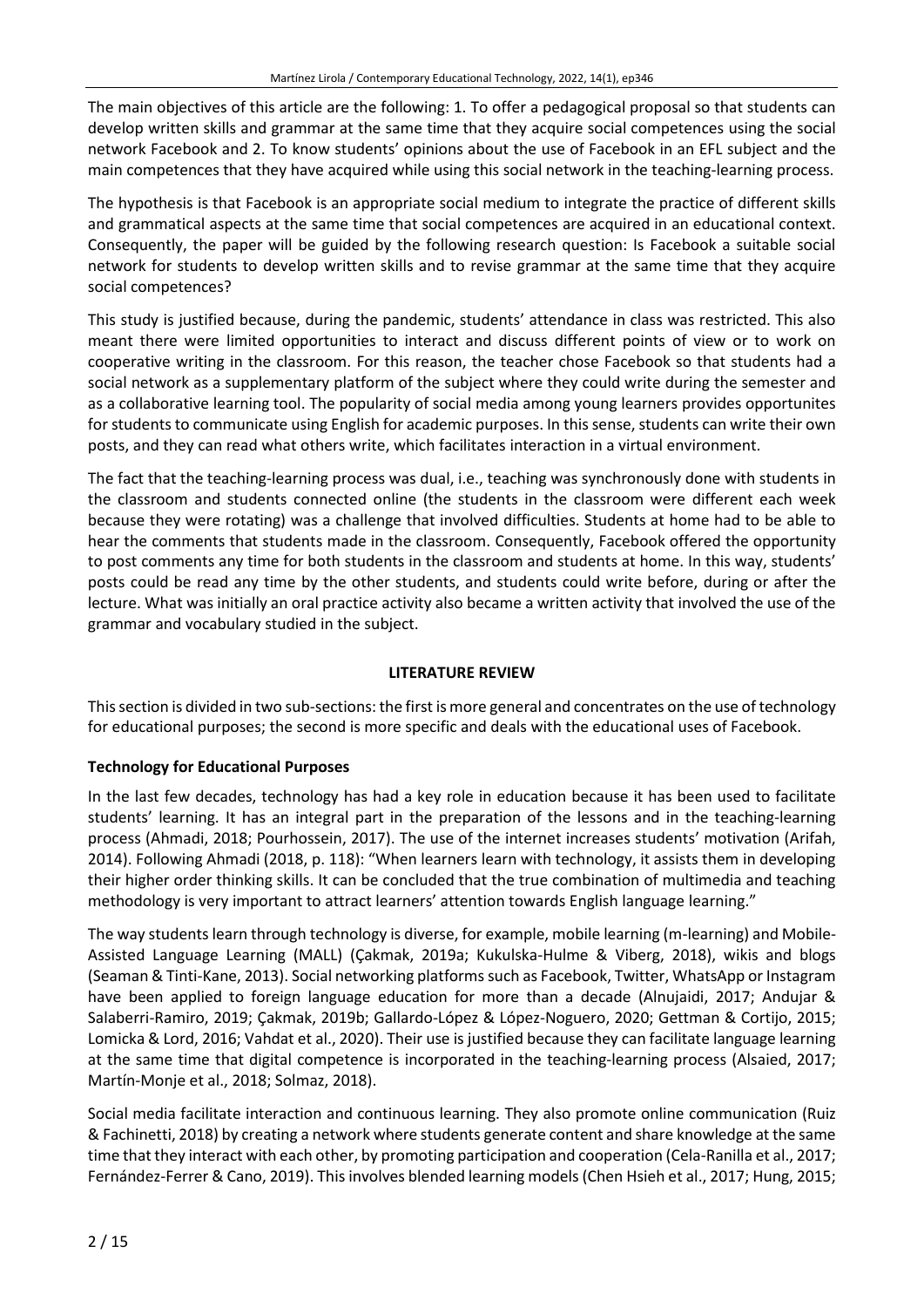Law et al., 2019), which facilitates education taking place in more autonomous contexts than traditional classrooms.

#### **Facebook for Educational Purposes**

This article will concentrate on the use of Facebook in the English as an EFL classroom within the context of a Spanish university. Facebook is one of many Web 2.0 tools (wikis, YouTube, podcasts, etc.) that are listed as having potential applications for teaching and learning. It is used to maintain or create new networks, which justifies it being an educational micro-community of students registered in a language subject in tertiary education (see *Methodology*).

The literature on the educational uses of Facebook is constantly growing. This section offers an overview of the direction that research has taken on the pedagogical uses of Facebook. Then it concentrates on the literature review on using Facebook for English learning.

Facebook was created in February 2004 by Mark Zuckerberg at Harvard University. Membership was originally limited to Ivy League college students but waslater (since 11 September 2006) extended to anyone with a valid email address (Torgeson, 2006). According to the report *Digital 2020: Global Digital Overview*, prepared by the companies 'We are social' and 'Hootsuite' (2020), about 3.484 billion people use social networks, that is, 45% of the world's population. The number of people who use social networks in an active way in Spain is 29 million. In January 2020, Facebook was the third most visited website in the world, only surpassed by Google and YouTube, and had a total of 2.41 billion active monthly users (Newberry, 2020). In December 2020, Martín del Campo Fernández-Paniagua (2020) affirmed that Facebook can be considered the most famous social network in the world, used by 87% of users, followed by YouTube (68%) and Instagram (54%).

Some researchers have concentrated on using Facebook for teaching and learning in an innovative way and how this has an effect on effective learning (Daher, 2014; David & Akcaoglu, 2014; Li et al., 2013; Shraim, 2014). There are also studies that have explored the effect of using Facebook on students' interests and motivation (Aubry, 2013; Ru-Chu, 2011) and on the relationship between students and teachers (Ellison et al., 2011; Mazer et al., 2007). In addition, research has explored the positive and negative effects of Facebook (Hutchens & Hayes, 2014; Manca, & Ranieri, 2016; Vural, 2015). Some of the main positive aspects are its benefits for interaction and collaboration and the possibilities it offers to share interests and to make connections; students can develop content and language knowledge through Facebook; it favors positive relationships between students and between students and teachers; it can also contribute to incidental learning of language skills (Adi Kasuma, 2017). Some of the negative aspects are that learners can be distracted by the different features of Facebook such as friend requests, notifications, and chat box. There are also issues of security and privacy that can be problematic. Moreover, it involves extra work for teachers because they have to monitor the suitability of the language so that students do not learn inaccurate language production in online environments, for example (Marín-Díaz & Cabero-Almenara, 2019; Miller, 2020).

Focusing on English learning, generally, studies concentrate on the use of Facebook to improve students' English communication skills(Adi Kasuma, 2017; Chugh & Ruhi, 2018; Dweikat, 2016; Mariappan et al., 2017), paying special attention to post classroom materials, to reach students with learning materials, to post words and definitions for vocabulary review, to share questions and ideas about discussions, etc. (Kabilan et al., 2010).

Research has explored specifically the use of Facebook to improve writing in English (Annamalai, 2016; Ibrahim, 2013; Majid et al., 2015; Shih, 2011). For example, Melor and Salehi (2012) highlight the effectiveness of Facebook to improve writing at the same time that students can learn new vocabulary from reading other students' comments. Similarly, Vikneswaran and Krish (2014) point out that students wrote better in English through Facebook thanks to peer influence, due to the fact that students exchanged ideas with each other. However, hardly any study concentrates on adding a reflection on social topics to writing and on the acquisition of social competences. The few studies found show that the acquisition of social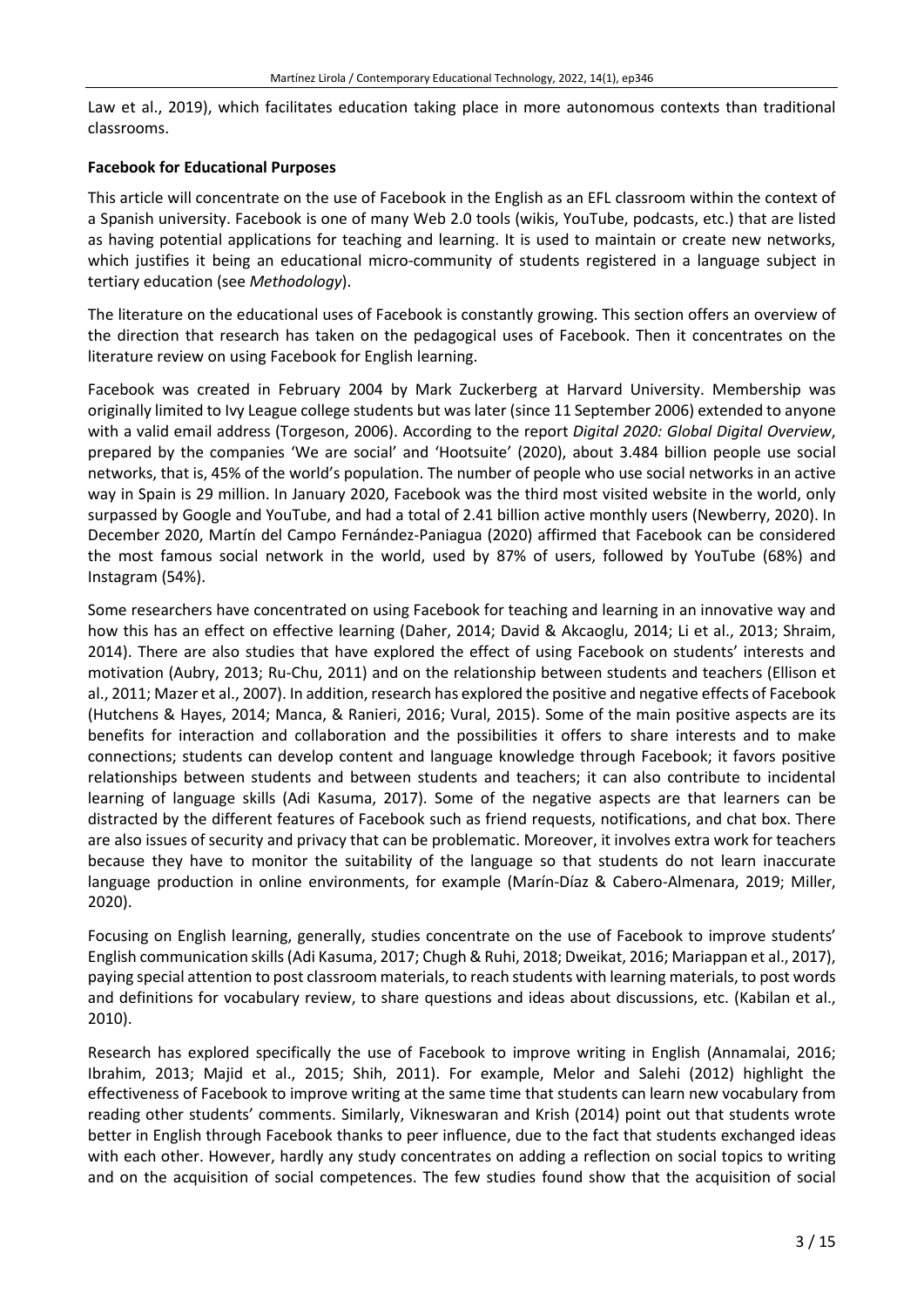competences contributes to students' engagement and socialization (Ainin et al., 2015; Junco, 2012). In consequence, this study will focus on that area in order to show that the implementation of the writing proposal through Facebook goes beyond the development of writing skills, by incorporating social competences in the study.

#### **METHODOLOGY**

# **Design of the Study**

The methodology is mainly qualitative-descriptive because it is based on the compilation and analysis of the students' posts in the discussions in Facebook. The teacher divided students into 18 groups (9 in group A and 9 in group B) so that they could prepare a cooperative oral presentation on a social topic of their choice. Each presentation had to be followed by a discussion in Facebook. **Table 1** showsthe social topics discussed during the semester. The discussions were organised by the teacher during the first three weeks. The topics were violence in schools, human rights, and stereotypes.

| Table 1. Social topics discussed in groups |  |  |  |  |
|--------------------------------------------|--|--|--|--|
|--------------------------------------------|--|--|--|--|

| Topics: Group A                           | Topics: Group B                                  |  |  |
|-------------------------------------------|--------------------------------------------------|--|--|
| Activism                                  | Recycling                                        |  |  |
| Plastic surgery                           | The impact of music in society                   |  |  |
| Drag as a cultural phenomenon             | Mental disorders                                 |  |  |
| Situation and effects of drugs in society | Music and cultural identity in 20th-century U.S. |  |  |
|                                           | (origins and influences)                         |  |  |
| Mental health                             | The effects of alcohol                           |  |  |
| Children and social media                 | Fake news                                        |  |  |
| Education                                 | Feminism                                         |  |  |
| Stereotypes in advertising                | Differences in eating habits                     |  |  |
| Women, the hidden face of history         | Racism                                           |  |  |

Facebook was a complementary tool to the UACloud platform provided by the University of Alicante, which was used by the teacher to provide materials for students, to answer tutorials, to hand in tasks, etc. The Facebook group was created at the beginning of the semester, and all the students registered in the subject were invited to join the page. Students' comments on Facebook were taken into account for the grade in attendance and participation. In this way, the active participation of students in an online discussion was encouraged. The group in charge of the week's discussion had to post a list of at least five questions. Students were asked to use that advanced vocabulary and the formal grammatical expressions explained in the classroom on the posts. The results of the questionnaire students answered at the end of the semester and the analysis of the main gramatical errors of the students offer some quantitative data based on students' answers and posts.

# **Participants and Context**

The participants were 94 third-year students enrolled in the subject English Language V (79 women and 15 men) during the first semester of the 2020–2021 academic year of the degree in English Studies at the University of Alicante. Most students were 20 years old and had studied English from the first year in the degree. They would like to work as high school teachers or in international companies when they finish the degree.

The main aim of the subject is that students develop the different skills in English in order to acquire level C1 (Council of Europe, 2001). The subject was taught twice a week for two hours each day during fifteen weeks. The first two hours were devoted to academic writing and to grammar; the second two hours were devoted to oral and interaction skills through oral presentations and discussions.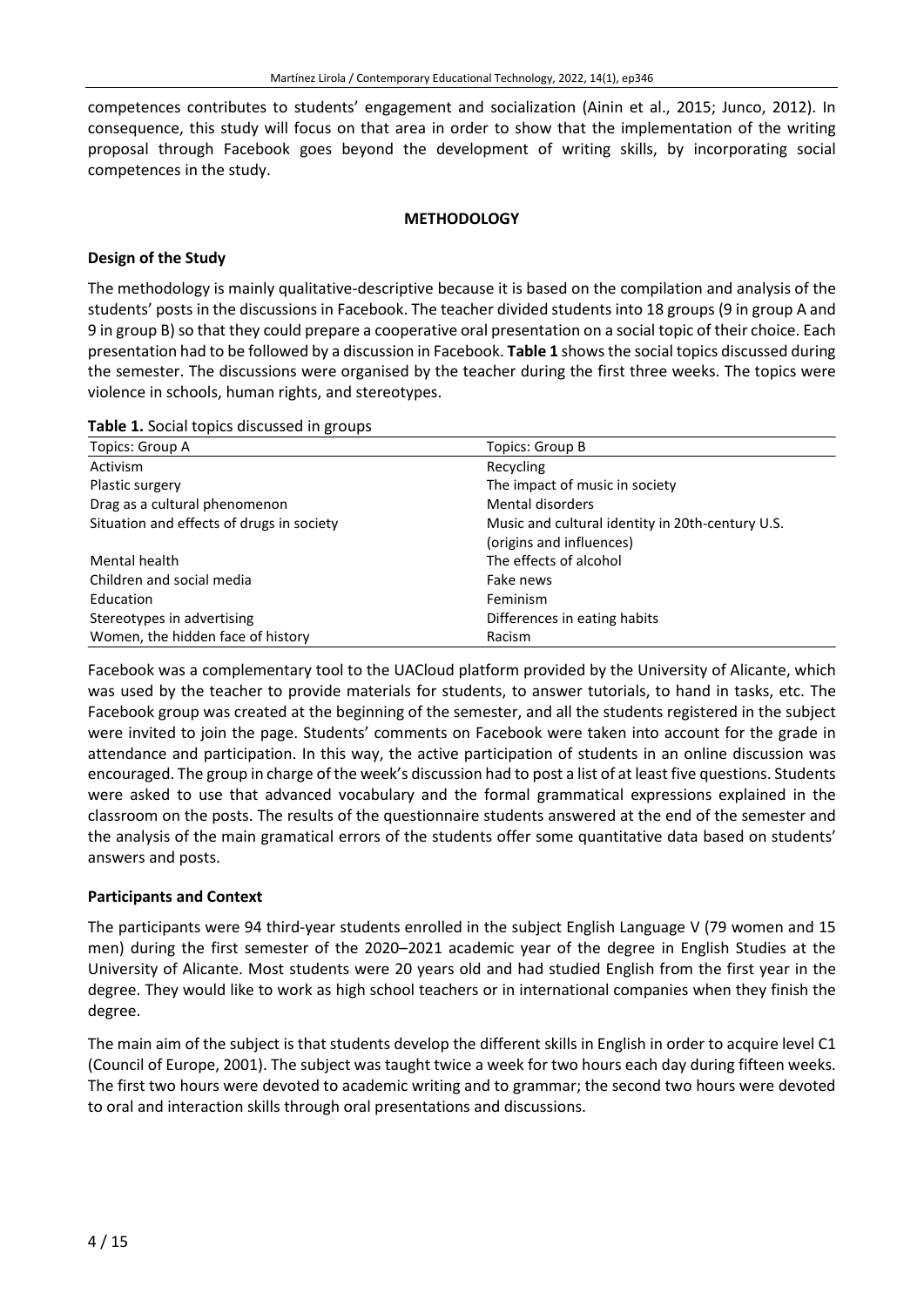#### **Research Instruments**

The research instruments were students' posts in the Facebook group and a questionnaire constructed by the teacher. The Facebook group 'English Language V' allows students to interact based on a common interest or affilitation, i.e., students participate in this study because they are registered in the subject. The teacher collected all the posts and revised the grammar and vocabulary. After that, a classification of the main grammatical mistakes was established so that students could get some feedback for the next grammar lesson.

The questionnaire on google forms consisted on ten questions whose purpose was to know the opinion of the students who have participated in the Facebook discussions during the semester (see **Appendix 1**). There were three yes/no questions and seven using the Likert scale (5=strongly agree, 4=agree, 3=neutral, 2=disagree, 1=strongly disagree).

# **Procedure**

The teacher decided to create a Facebook group because the COVID-19 pandemic involved uncertainty in the teaching-learning process in the number of students who could come to class and of the types of activity that could be done in the classroom. Moreover, the possibility that, in any moment, a resurgence of the pandemic would limit students' access to the classroom was another reason to choose Facebook. The limitation of students per classroom and the distance that it was necessary to keep among them made the teacher think of the necessity of choosing a social network that facilitated cooperation between students without being physically present and of the necessity of providing a virtual enviroment to facilitate the acquisition of skills and competences of the subject with only some students present in the classroom.

Firstly, the teacher created the Facebook group 'English Language V' and informed students about it so that they could join this page and create a Facebook account if they did not have one. Secondly, the teacher posted discussion topics on social issues during the first three weeks of the semester so that student could share their opinions, read other students' comments, practice vocabulary associated with the topic being discussed and reflect on the social issue studied every week. Students were informed that the Facebook group was only used for the discussions associated with the oral presentations. If they had questions about the subject, they had to use the platform UACloud provided by the University of Alicante.

From week four on, one group of students was in charge of posting the discussion topic and the questions based on the topic of the oral presentation in Facebook. The discussions in the Facebook environment were confined during the lessons and outside classroom time. In fact, each group was asked to post the questions for the discussion at least two days before the oral presentation. Thirdly, the teacher revised students' posts and prepared a list with the main grammatical mistakes found in the posts. Next, the teacher revised the grammatical mistakes in the next grammar class and asked students to revise the grammar associated with them. The discussion contents with grammatical mistakes were reported by using quotes from the students' posts without indicating students' names. Finally, if students had doubts or questions, they could ask the teacher in a tutorial. These phases continued until the last week of the semester, when students presented the last oral presentation and the discussion through Facebook.

# **ANALYSIS**

This section is divided in two sub-sections: the first offers an overview of the main errors that the teacher observed in the students' postsin Facebook; the second one concentrates on the results of the questionnaire that students completed at the end of the teaching-learning process.

# **Students' Errors**

The total number of discussions in Facebook organised by students was eighteen (nine per group), which corresponds with the eighteen oral presentations that took place every week (see **Table 1**). The teacher revised students' posts in order to observe the main grammatical mistakes so that they could be corrected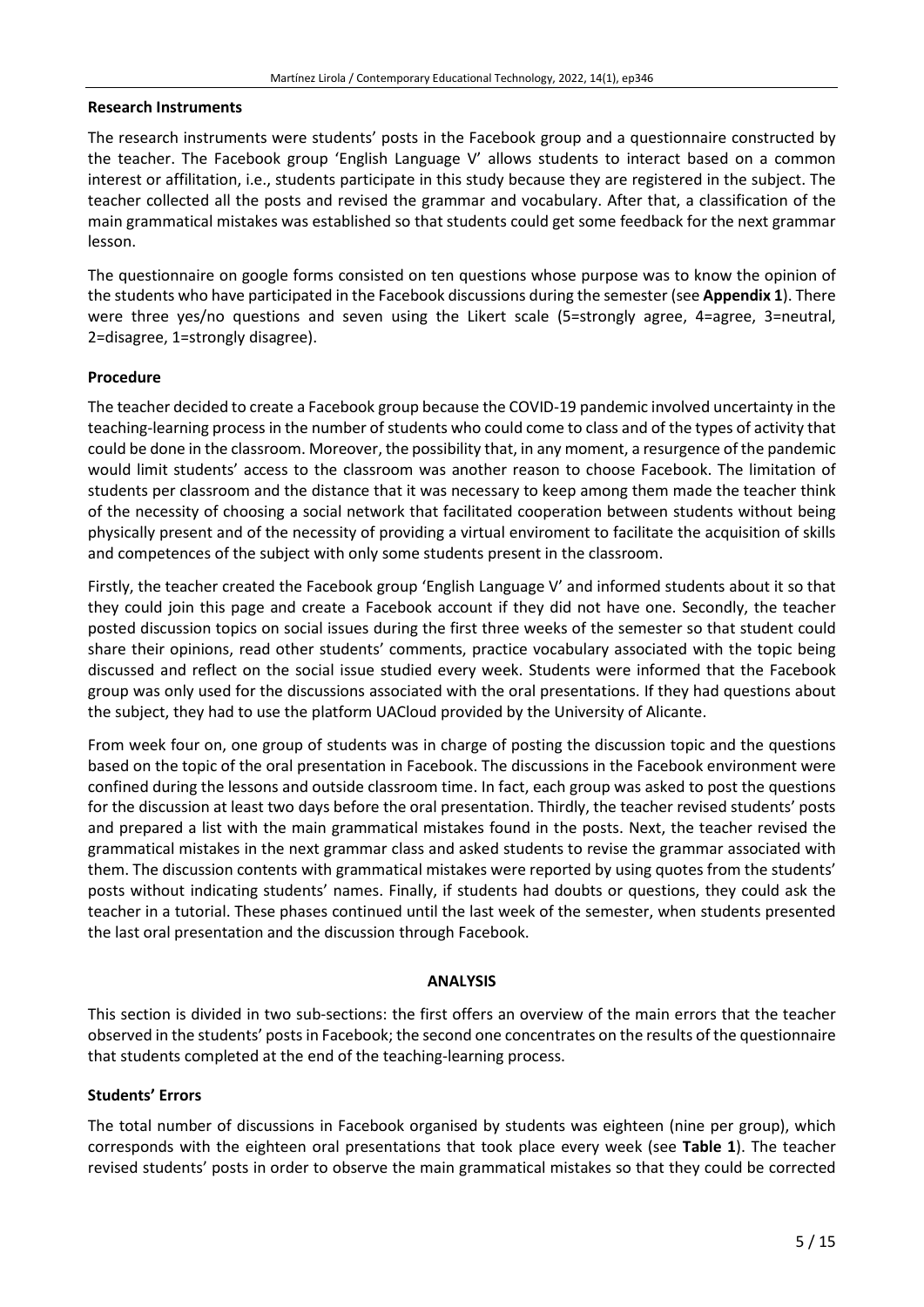in the weekly grammar classes. Among the students, 39% had no mistakes, 47% had between one and three mistakes and 14% had more than three mistakes at the beginning of the semester. After the grammar classes each week, students improved their grammar: 66% students had no mistakes, 24% had between one and three mistakes and 10% had more than three mistakes at the end of the semester, as we can see in **Figure 1**.



**Figure 1.** Comparison of students' mistakes at the beginning and at the end of the semester

There were other types of mistake (13%) such as problems with modal verbs ('All the schools must to have psychologists'), third person singular ('I think that thistype of education have to start from home and school'; Sometimes, this addiction even affect the children's character, as they are more irritable and anxious), or subject missing as a result of using literal translation from Spanish ('As was explained in the last paragraphs, accentism is a threat. Is dangerous for people to feel like an intruder, humiliated of their origins and vulnerable in a society that refuses to accept that accents are not something to be judged for'). At the end of the semester, the teacher observed the same types of mistake in the students who still made mistakes: articles were the most problematic grammatical point (34%), followed by subject-verb agreement (26%), word order (22%), faulty reference (12%) and other mistakes (6%), as we can see in **Figure 2**.



**Figure 2.** Types of mistakes at the beginning and at the end of the semester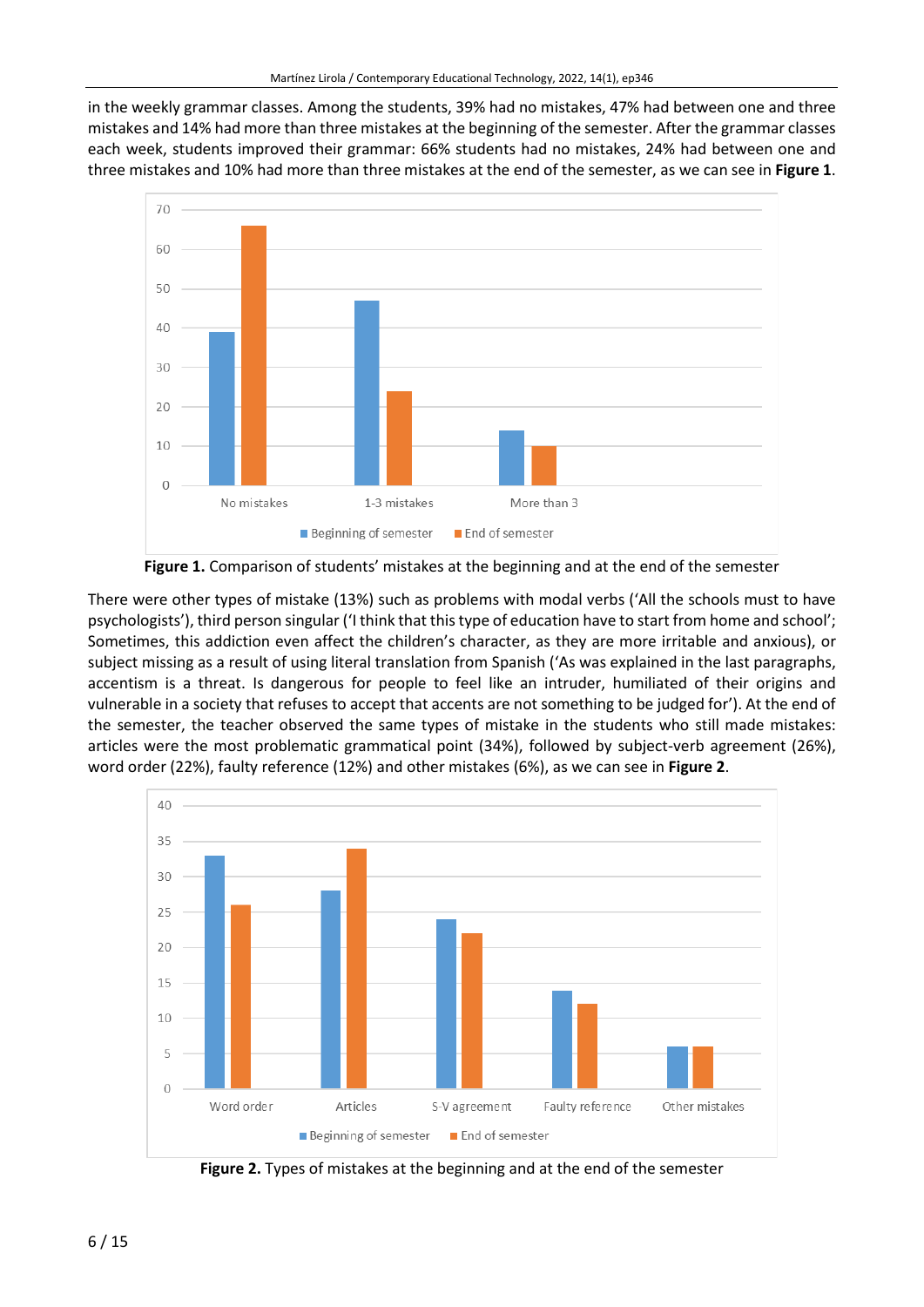The main problems in the comments in Facebook are connected with word order and syntax, because students tend to write following the syntactic order in their first language. In this sense, firstly, it is essential that students know that English is an SVOA language. Secondly, they have to be aware of structures such as cleft sentences and existential sentences, in which the order SVOA has certain modifications.

Issuesin word order are also associated with literal translation from Spanish, as we can see in these examples: 'The latest news is that is constantly increasing the number of overweight people which is motivated by inadequate and unhealthy diets' and 'I am the kind of person that prefers to be at home and now that I have been taking away the option of being at uni with my friends makes me isolate more'. These students will also need to shorten the sentence, revise prepositions, and improve word order in general. The following example shows that the student is also translating from Spanish: 'In this paragraph, - there will be explained what cosmetic surgery actually is'.

One of the main difficulties related to word order has to do with the position of adverbials. In the following example, the prepositional phrase 'in the child' appears before the verb, breaking the unmarked order of sentences in English SVOA: 'This lack of attention of the father towards his son or daughter in the child can generate a feeling of abandonment'. In a similar way, students have problems with inversion asthe following example points out: 'But not only I was angry by the things I saw in advertising but also by the comments that people made they offer you all they have'.

There were many problems with the use of articles, because students did not distinguish when they needed to use them. For this reason, examples such as the following are frequent: 'The life can be hard' or 'The critical thinking is essential'. In these examples students forget that abstract uncountable nouns normally take the zero article when referring generally to an idea. However, they also have trouble using the definite article with abstract uncountable nouns when talking about a specific example, as in happens in: 'Knowledge which people get in advertising make them be in favor of plastic surgery'. Students do not use the definite article in this sentence in which they are talking about specific knowledge, i.e., that people get from advertising. I also found this mistake in which the student uses 'a' instead of 'an': 'Sexuality is a human biological function such as others (such as others is incorrect; it should be like other functions). We live in a open society, and social issues as sex, suicide, drugs, LGBTQ+ need to discussed'.

Students also have difficulties with subject-verb agreement. It is quite common to find a plural subject with a verb in singular or vice versa, i.e., a singular subject with a verb in plural, as we can see in the following two examples: 'Everyone hasthe right to live the way they want', 'Istrongly believe that lot of people is not aware of their addiction to tobacco and alcohol', or 'In addition, there are some other people who doesn't identify themselves neither as a woman nor as a man, these are called "agender"' (this student also has a problem with using the negative). The fact that some students have problems with subject-verb agreement makes us think of the reasons for this. For example, using 'people' with a singular verb instead of plural, which is a very common mistake, is understood because the word 'people' is followed by a singular verb in Spanish.

Some difficulties were observed with faulty reference and pronominalization in examples in which there is no agreement between the pronoun and the word it refers to, or it is not clear what the reference of the pronoun is: 'Everyone has the right to live the way they want' or 'Many of the people affected explained his feelings in public'. In these cases, it is necessary for students to remember that pronouns must agree in number with their antecedents, or that the antecedent of a pronoun must be clearly understood.

After analysing students' errors, I used drilling exercises in the classroom from the grammar book *Advanced Grammar in Use* (Hewings, 2013) so that students could work on the grammatical points that needed further reinforcement. This practice was at sentence level; then, students were expected to apply this knowledge to the essay that they had to write at the end of the semester and to the Facebook discussions. Most of the students who attended class did not have problems with the grammatical aspects I have refered to (84%). After this, I selected several paragraphs from their essays and from the Facebook discussions so that they could mark the few mistakes that there were and pay attention to the correct use of the grammatical points that were emphasized during the semester.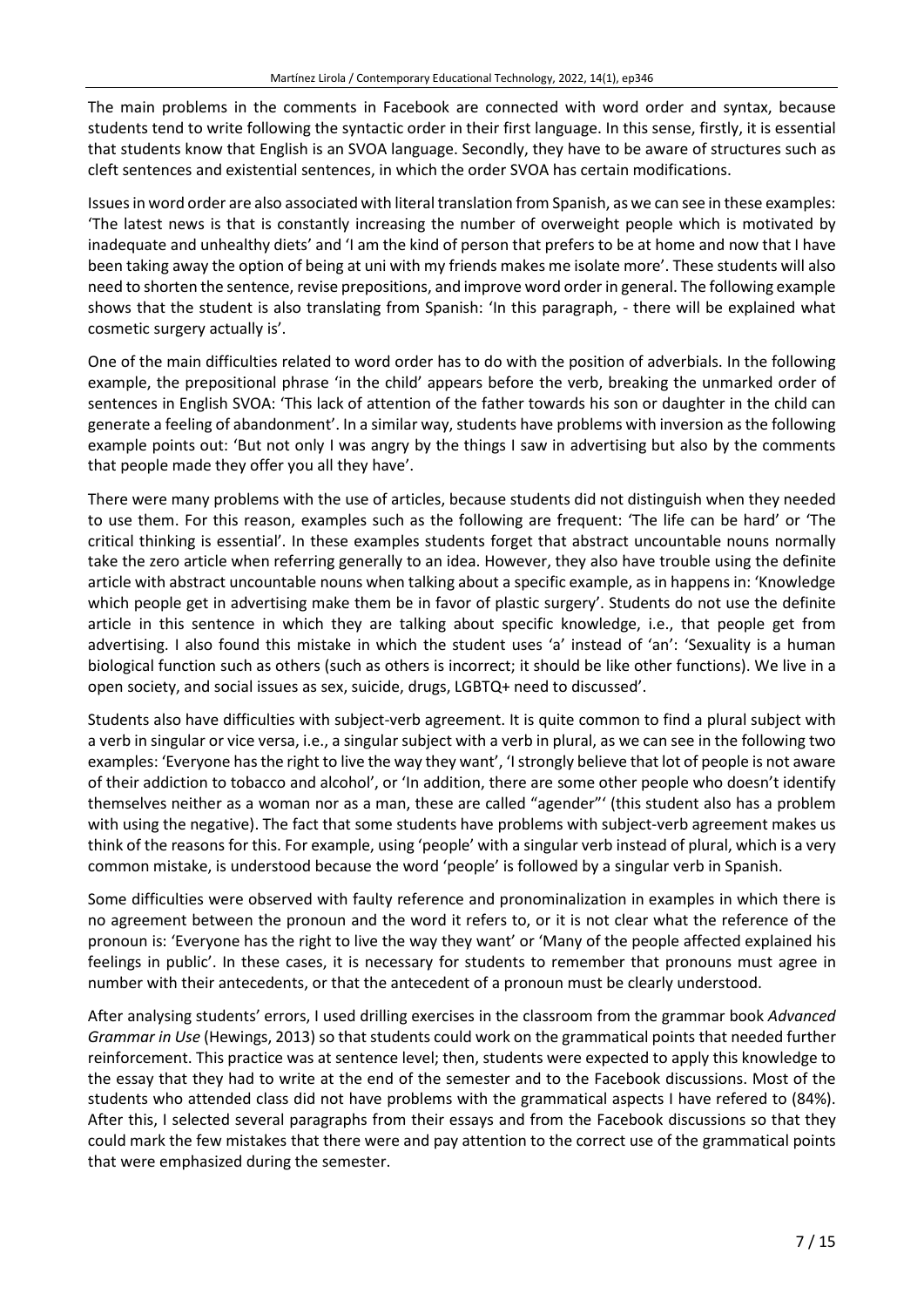#### **Results of the Questionnaire**

In question number 1, it is surprising that most of the students registered in the subject (92,7%) say that they had not used Facebook for educational purposes in any other subject, whereas 7,3% had used it. Moreover, it is noteworthy that, when students were asked if they were more aware of social situations after participating in the preparation of the oral presentation and discussion based on a social topic (question 2), 97,3% offered a positive answer. The main reasons for this answer are the following: a) the discussions made them go deeper into the topic and be more aware of the social situation being discussed; b) reading other students' comments made them more critical of the social topic being discussed and taught them something new and, c) the information found on the topic offered them different points of view on the social issue under analysis.

When students were asked about the main social competences they had developed with the preparation and participation in oral presentations and the discussions through Facebook (question 3), some marked all the competences; 79.3% marked cooperation, followed by communication (78%). The other competences were chosen by a lower percentage of students: leadership (25.6%) and conflict solving (36.6%). The answers to questions 7 to 10 are presented in **Table 2**, so that it is easier to see the percentage obtained using the Likert scale.

| $\frac{1}{2}$                                                           |              |       |       |       |       |  |
|-------------------------------------------------------------------------|--------------|-------|-------|-------|-------|--|
|                                                                         | Likert scale |       |       |       |       |  |
| Questions                                                               |              | 2     | 3     | 4     | 5     |  |
| 4. Has the use of the Facebook group contributed positively to          | 6.1%         | 15.9% | 34.1% | 20.7% | 23.2% |  |
| improving your language knowledge?                                      |              |       |       |       |       |  |
| 5. Has the use of the Facebook group contributed positively to          | 7.3%         | 19.5% | 31.7% | 19.5% | 22%   |  |
| improving your motivation to communicate using English?                 |              |       |       |       |       |  |
| 6. Has the use of the Facebook group contributed positively to          | 18.3%        | 15.9% | 26.8% | 22%   | 17.1% |  |
| improving your knowledge about social topics?                           |              |       |       |       |       |  |
| 7. Has the participation in the Facebook group contributed to improving | 9.8%         | 15.9% | 32.9% | 17.1% | 24.4% |  |
| your writing fluency?                                                   |              |       |       |       |       |  |
| 8. Could Facebook be considered as an effective supplementary           | 12.2%        | 18.3% | 35.4% | 18.3% | 18.3% |  |
| learning platform to practice writing in English?                       |              |       |       |       |       |  |
| 9. Could Facebook be considered as an effective supplementary           | 15.9%        | 17.1% | 30.5% | 18.3% | 18.3% |  |
| learning platform to read in English?                                   |              |       |       |       |       |  |
| 10. Could Facebook be considered as an effective supplementary          | 9.8%         | 15.9% | 36.6% | 22%   | 15.9% |  |
| learning platform to overcome language mistakes?                        |              |       |       |       |       |  |

#### **Table 2.** Students' answers to questions 4–7

When students were asked if the Facebook discussions had contributed positively to improving different aspects such as their language knowledge, their motivation to communicate using English, their knowledge about social topics or to practicing writing, reading and to overcoming language mistakes (see **Table 2**), almost half chose the highest numbers on the scale (4 and 5), around one-third selected 3, and around onefourth of the students surveyed chose the lowest numbers on the scale (1 and 2).

The variety of responses reflects students' personalities and learning styles, which is always an enriching factor in the language classroom. It is interesting that about the same number of students chose number 3 on the scale to point out that Facebook is an effective supplementary learning platform to practice writing (35.4%) and to read in English (30.5%), which shows the relationship between the skills. In this sense, it is observed that writing posts in Facebook is also associated with reading the posts that other students write to agree, disagree or to make reference to any aspect in the discussions. In addition, these two skills are associated with speaking and listening, because the Facebook discussions always take place after students have participated in a cooperative oral presentation.

Finally, the fact that almost 40% of the students chose numbers 4 and 5 on the scale to evaluate Facebook as an effective supplementary learning platform to overcome language mistakes shows that students are aware of the methodology used by the teacher and of the effectiveness of using the posts in Facebook to revise grammar in the classroom.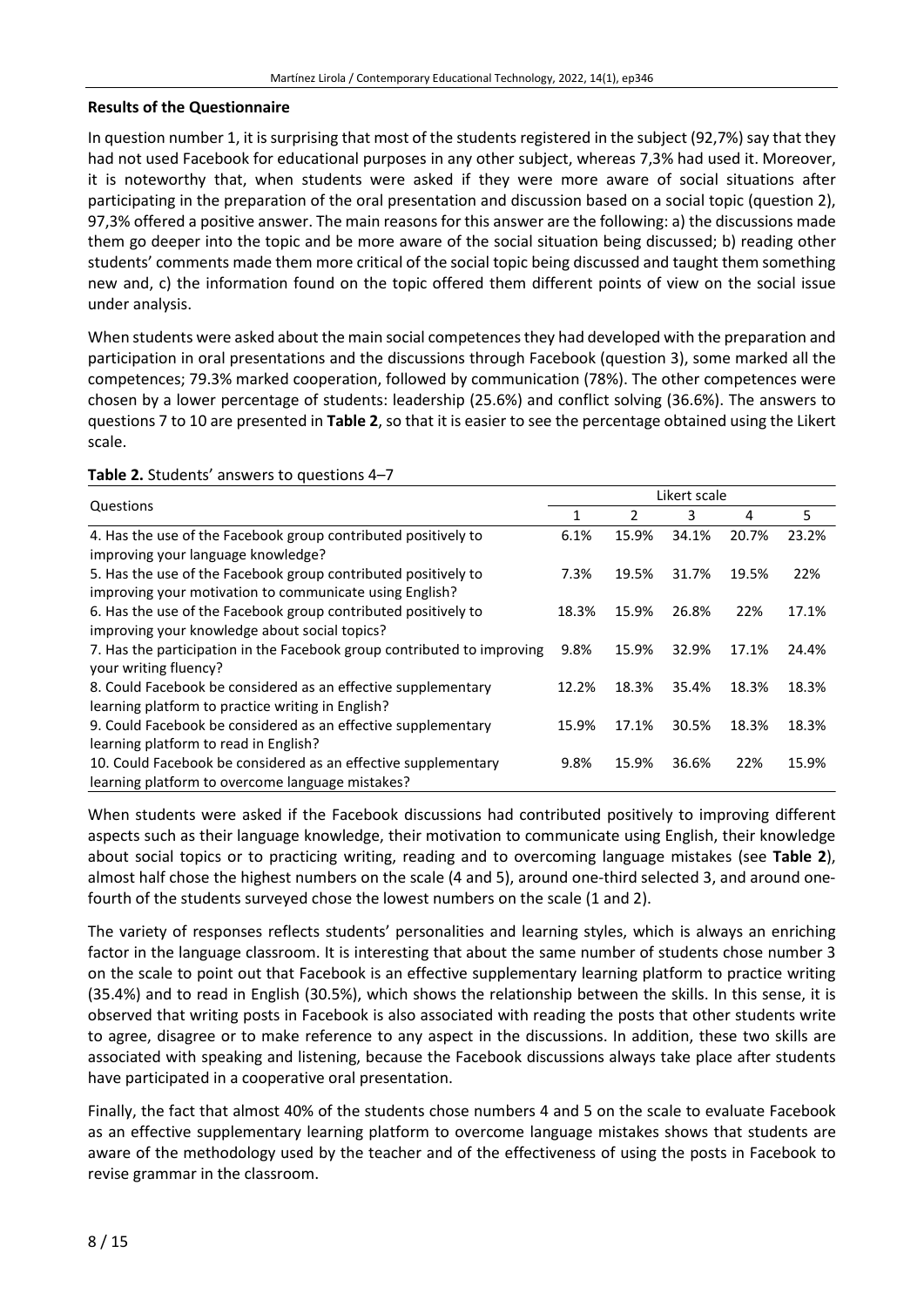#### **DISCUSSION**

Facebook is a social network that facilitates interaction and engagement in communication in the teachinglearning process. The Facebook group 'English Language V' is an instrument that allows students to interact based on the common fact that they are registered in the subject at the same time that they engage with the social topic that is discussed every week. Integrating Facebook into a language subject as a supplementary learning tool can provide students with a real and natural setting of communication and enhance their motivation. Consequently, students learn easily and actively by interacting with their classmates and teacher using social network that they also use for personal communication.

Encouraging students to communicate through Facebook discussions in and outside the classroom offers students many opportunities to write in English without time restrictions. Moreover, students learn and write at their own pace, which promotes a learner-center approach. Consequently, shy students can be more confident about writing and interacting than when the interaction takes place face to face in the classroom. Facebook is a flexible environment that students can access synchronously and asynchronously (Shih, 2011).

The flexibility already mentioned has implications for teachers and educator managers because it is necessary that they check students' comments in Facebook regularly so that they can provide students with the appropriate feedback and address the main mistakes as soon as they appear. In this sense, it is useful that teachers advice students about the main times of the day and of the week they will check the Facebook group so that students do not expect an immediate answer to their comments or some suggestions to improve their writing. In addition, using Facebook as a pedagogical resource is challenging for teachers because they have to learn about the multiple uses of Facebook in general in order to adapt it for the educational activity selected.

Moreover, the use of Facebook is also challenging for students because they have to clearly distinguish the academic use of Facebook from the personal or entertainment one. This challenge is associated with the use of standard English for the online discussions, i.e., the teacher needs to make sure that students avoid informal English or Spanglish so that the quality of English in online discussions is as good as possible. In this sense, it is essential that the teacher insist on the importance of revising the writing before it is posted in Facebook, which involves revising vocabulary, grammar and spelling.

The Facebook group 'English Language V' encouraged group cohesion and the collective creation of knowledge because students got engaged with the topic that was discussed each week by answering the questions that the presenting group had prepared, by making reference to what other students had said in the Facebook posts and by establishing connections between the various discussions. Consequently, collaborative learning and a participatory methodology are observed in the teaching-learning process.

Although the teacher encouraged students to write in Facebook during the teaching-learning process, some students were reluctant to do so, which means that they did not make the most of the opportunity of using Facebook to practice writing skills. On balance, Facebook contributed to promoting reading (some students did not write, but they read what other students wrote) and cooperative learning, because students can learn from each other by reading the different posts.

The fact that the oral presentations are cooperative and that the same group has to prepare and post the questions for the discussion in Facebook and comment on other students' posts also reinforces collaboration between group members. Consequently, communication and cooperation are social competences that are promoted by participating in the Facebook discussions. The group in charge of organising the Facebook discussion each week had to motivate the rest of the classmatesto participate. This contributed to promoting leadership, a social competence that students need for the labout market.

The results of the questionnaire show that Facebook is effective for English learning, for connecting different skills and for improving students' literacy. The social topics that frame students' interaction through Facebook contribute to students' development of language knowledge and social competences at the same time. It is remarkable that some groups (10 out of 18) not only shared some questions to discuss aspects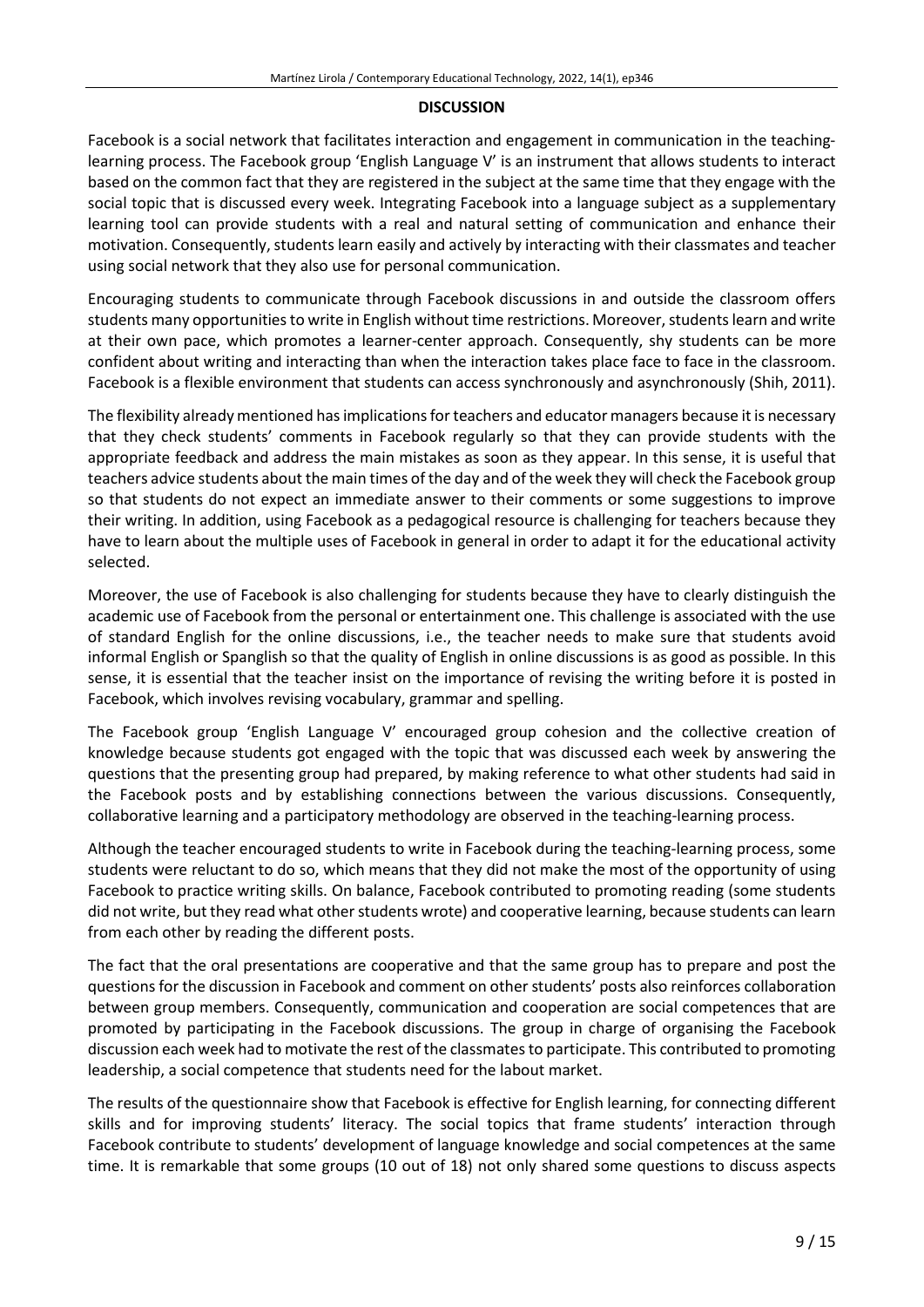about the oral presentation topic, but they also shared the links to some videos and articles associated with the topic. This shows that students took the innitiative to provide extra information for their classmates.

Measuring the academic performance of students though Facebook is always challenging: it is difficult to select the aspects to be analysed and to determine the type of feedback that students will receive. In this study, giving students the opportunity to discuss social topics had a central role although the quality of the language was also important and the grammar mistakes were also analysed (see **Figure 2**).

# **CONCLUSIONS**

Technology and social networks such as Facebook facilitate effective distance learning in a context like the one we live in nowadays, where a pandemic has challenged traditional classroom practices. This article has explored the use of Facebook for online discussions in higher education and has observed that Facebook discussions contribute to forging interaction and good relationships between students and to facilitating the acquisition of social competences.

Using Facebook in an English subject offers the opportunity to apply a social network environment so that students can learn about social topics at the same time that they practice their English. In this sense, Facebook promotes web-based interaction between students outside the classroom, i.e., there is flexibility to interact without having the time and space constraints of the classroom. This reinforces autonomous learning, because students were free to participate in the Facebook group synchronously and asynchronously during the teaching-learning process.

In addition, the teacher decided to use Facebook for online discussions as a substitute for cooperative writing in the classroom because it shows that the English language is constructed throught the cooperative-based discussions on social topics that take place every week. In fact, Facebook is an appropriate tool to stimulate students to write in English at the same time that they reflect on social topics. Consequently, different skills and competences are integrated and developed during the teaching-learning process.

The use of Facebook in the subject English Language V involved incorporating into the classroom a new trend of today's communication and a change in students' academic performance. In this sense, students can associate using Facebook with their personal communication, which meansthat the task of academic writing done through Facebook can be more motivating than doing it in the classroom without using social network. In conclusion, Facebook contributes to improving students' writing in English language and promotes authentic language interaction and the acquisition of social competences.

**Funding:** Author received no financial support for the research and/or authorship of this article. **Declaration of interest:** Author declares no competing interest. **Data availability:** Data generated or analysed during this study are available from the author on request.

#### **REFERENCES**

- Adi Kasuma, S. A. (2017). Four characteristics of facebook activities for English language learning: A study of Malaysian university students' needs and preferences. *Advances in Language and Literary Studies*, *8*(3), 155-171. <https://doi.org/10.7575/aiac.alls.v.8n.3p.155>
- Ahmadi, M. R. (2018). The use of technology in English Language Learning: A literature review. *International Journal of Research in English Education, 3*(2), 115-125. <http://ijreeonline.com/article-1-120-en.pdf>
- Ainin, S., Naqshbandi, M. M., Moghavvemi, S., & Jaafar, N. I. (2015). Facebook usage, socialization and academic performance. *Computers & Education, 83*, 64-73. <https://doi.org/10.1016/j.compedu.2014.12.018>
- Alnujaidi, S. (2017). Social network sites effectiveness from EFL students' viewpoints. *English Language Teaching, 10*(1), 39-49. <https://doi.org/10.5539/elt.v10n1p39>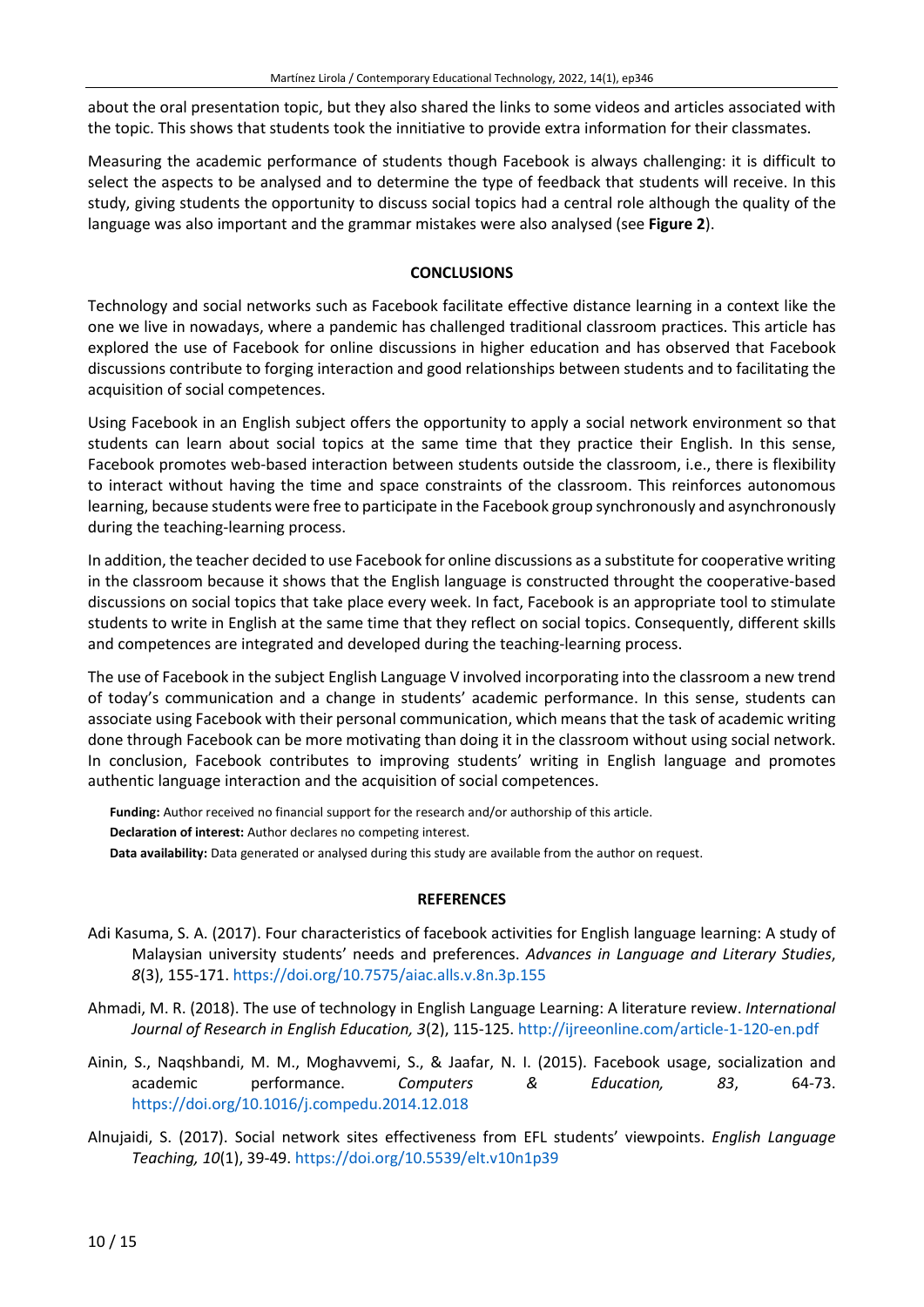- Alsaied, H. I. K. (2017). Perceived effectiveness of social media as an English language learning tool. *Arab World English Journal, 8*(1), 79-93. <https://doi.org/10.24093/awej/vol8no1.7>
- Andujar, A., & Salaberri-Ramiro, M. S. (2019). Exploring chat-based communication in the EFL class: Computer and mobile environments. *Computer Assisted Language Learning, 34*(4), 434-461. <https://doi.org/10.1080/09588221.2019.1614632>
- Annamalai, N. (2016). Exploring the writing approaches in the Facebook environment. *Teaching English with Technology*, *16*(1), 71-87. http://www. <https://files.eric.ed.gov/fulltext/EJ1135929.pdf>
- Arifah, A. (2014). *Study on the use of technology in ELT classroom: Teachers' perspective* (M.A. thesis), Department of English and Humanities, BRAC University, Dhaka, Bangladesh.
- Aubry, J. (2013). Facebook induced motivation shifts in a French online course. *TechTrends, 57*(6), 81-87. <https://www.learntechlib.org/p/154285/>
- Çakmak, F. (2019a). Mobile learning and mobile assisted language learning in focus. *Language and Technology, 1*(1), 30-48. <https://dergipark.org.tr/tr/download/article-file/665969>
- Cakmak, F. (2019b). Social networking and language learning: Use of Instagram (IG) for evaluating oral communication skill. In A. Andujar (Ed.), *Recent tools for computer- and mobile-assisted foreign language learning* (pp. 103-131). IGI Global.
- Cela-Ranilla, J. M., Esteve-González, V., Esteve-Mon, F., González-Martínez, J., & Gisbert-Cervera, M. (2017). El docente en la sociedad digital: Una propuesta basada en la pedagogía transformativa y en la tecnología avanzada [The teacher in the digital society: A proposal based on transformative pedagogy and advanced technology]. *Profesorado, Revista de Curriculum y Formacion del Profesorado, 21*(1), 403-422. <https://recyt.fecyt.es/index.php/profesorado/article/view/58073>
- Chen Hsieh, J. S., Wu, W. C. V., & Marek, M. W. (2017). Using the flipped classroom to enhance EFL learning. *Computer Assisted Language Learning*, *30*(1-2), 1-21. <https://doi.org/10.1080/09588221.2015.1111910>
- Chugh, R., & Ruhi, U. (2018). Social media in higher education: A literatura review of Facebook. *Education and Information Technologies*, *23*, 605-616. <https://doi.org/10.1007/s10639-017-9621-2>
- Council of Europe (*2001). Common European Framework of Reference for Languages: Learning, Teaching, Assessment* (CEFR). Cambridge University Press.
- Cózar-Gutiérrez, R., & Sáez-López, J. M. (2016). Game-based learning and gamification in initial teacher training in the social sciences: an experiment with MinecraftEdu. *International Journal of Educational Technology in Higher Education*, *13*(2), 1-11. <https://doi.org/10.1186/s41239-016-0003-4>
- Daher, W. M. (2014). Students' adoption of social networks as environments for learning and teaching: The Case of the Facebook. *International Journal of Emerging Technologies in Learning, 9*(8), 16-24. <https://doi.org/10.3991/ijet.v9i8.3722>
- David, N., & Akcaoglu, M. (2014). Internet and Higher Education "I see smart people!": Using Facebook to supplement cognitive and affective learning in the university mass lecture. *The Internet and Higher Education*, *23*, 1-8. <https://doi.org/10.1016/j.iheduc.2014.05.003>
- Dweikat, K. (2016) Impact of using Facebook on improving English communication skills The case of implementing the English language course as a model at Al-Quds Open University. *An - Najah Univ. J. Res. (Humanities), 30*(11), 2287-2318. [https://journals.najah.edu/media/journals/full\\_texts/7\\_PuvJtzW.pdf](https://journals.najah.edu/media/journals/full_texts/7_PuvJtzW.pdf)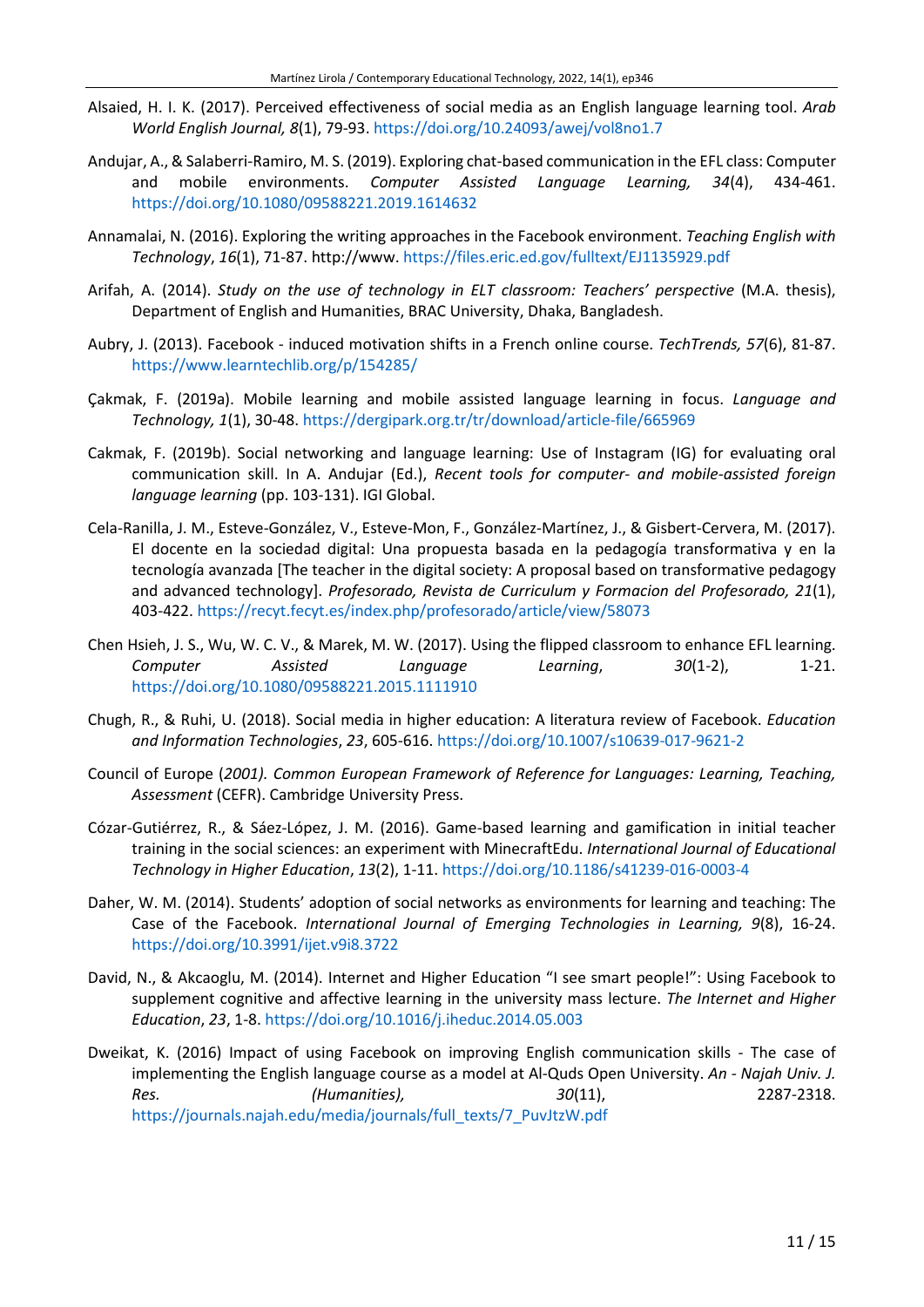- Ellison, N. B., Steinfield, C.,& Lampe, C. (2011). Connection strategies: Social capital implications of Facebookenabled communication practices. *New Media & Society*, *13*(6), 873-892. <https://doi.org/10.1177/1461444810385389>
- Fernández-Ferrer, M., & Cano, E. (2019). Experiencias de retroacción para mejorar la evaluación continuada: El uso de Twitter como tecnología emergente. *Educar, 55*(2), 437-455. <https://doi.org/10.5565/rev/educar.872>
- Gallardo-López, J.A., & López-Noguero, F. (2020). Twitter como recurso metodológico en Educación Superior: Una experiencia educativa con estudiantes de Trabajo Social. *Alteridad. Revista de Educación, 15*(2), 174-189. <https://doi.org/10.17163/alt.v15n2.2020.03>
- Gettman, H. J., & Cortijo, V. (2015). "Leave me and my Facebook alone!" Understanding college students' relationship with Facebook and its use for academic purposes. *International Journal for the Scholarship of Teaching and Learning*, *9*(1), 1-16. <https://doi.org/10.1177/0735633117745161>
- Hewings, M. (2013). *Advanced grammar in use.* Cambridge University Press.
- Hutchens, J. S., & Hayes, T. (2014). Examining Facebook usage as misbehavior on perceived teacher credibility. *Education and Information Technologies, 19(1)*. 5-20. http://www. <https://eric.ed.gov/?id=EJ1053085>
- Hung, H. T. (2015). Flipping the classroom for English language learners to foster active learning. *Computer Assisted Language Learning*, *28*(1), 81-96. <https://doi.org/10.1080/09588221.2014.967701>
- Ibrahim, M. (2013). *The effect of using Facebook on improving students' writing skillsin English*. (Unpublished MA Thesis). An- Najah National University, Nablus, Palestine.
- Junco, R. (2012). The relationship between frequency of Facebook use, participation in Facebook activities, and student engagement. *Computers & Education, 58*, 162-171. <https://doi.org/10.1016/j.compedu.2011.08.004>
- Kabilan, M. K., Ahmad, N., & Abidin, M. J. Z. (2010). Facebook: An online environment for learning of English in institutions of higher education? *Internet and Higher Education, 13*(4), 179-187. <https://doi.org/10.1016/j.iheduc.2010.07.003>
- Kukulska-Hulme, A., & Viberg, O. (2018). Mobile collaborative language learning: state of the art. *British Journal of Educational Technology, 49*(2), 207-218. <https://doi.org/10.1111/bjet.12580>
- Law, K. M., Geng, S., & Li, T. (2019). Student enrollment, motivation and learning performance in a blended learning environment: The mediating effects of social, teaching, and cognitive presence. *Computers & Education*, *136*, 1-12. <https://doi.org/10.1016/j.compedu.2019.02.021>
- Li, K.-H., Lou, S.-J. Tseng, K. H., & Huang, H. C. (2013). A preliminary study on the Facebook-based learning platform integrated with blended learning model and flip Learning for online classroom learning. *Lecture Notes in Computer Science*, *8167,* 172-183.
- Lin, C. H., Warschauer, M., & Blake, R. (2016). Language learning through social networks: Perceptions and reality. *Language Learning & Technology*, *20*(1), 124-147. <https://doi.org/10125/44449>
- Lomicka, L., & Lord, G. (2016). Social networking and language learning. In F. Farr, & L. Murray (Eds.), *The Routledge handbook of language learning and technology* (pp. 255-268). Routledge.
- Majid, A., Stapa, S., & Keong, Y. (2015). Blended scaffolding strategies through Facebook for learning and improving the writing process and writing performance. *E-BANGI, 10*(1), 31-39. <https://ejournal.ukm.my/ebangi/article/view/10990>
- Manca, S., & Ranieri, M. (2016). Facebook and the others. Potentials and obstacles of social media for teaching in higher education. *Computers and Education*, *95*, 216-230. <https://doi.org/10.1016/j.compedu.2016.01.012>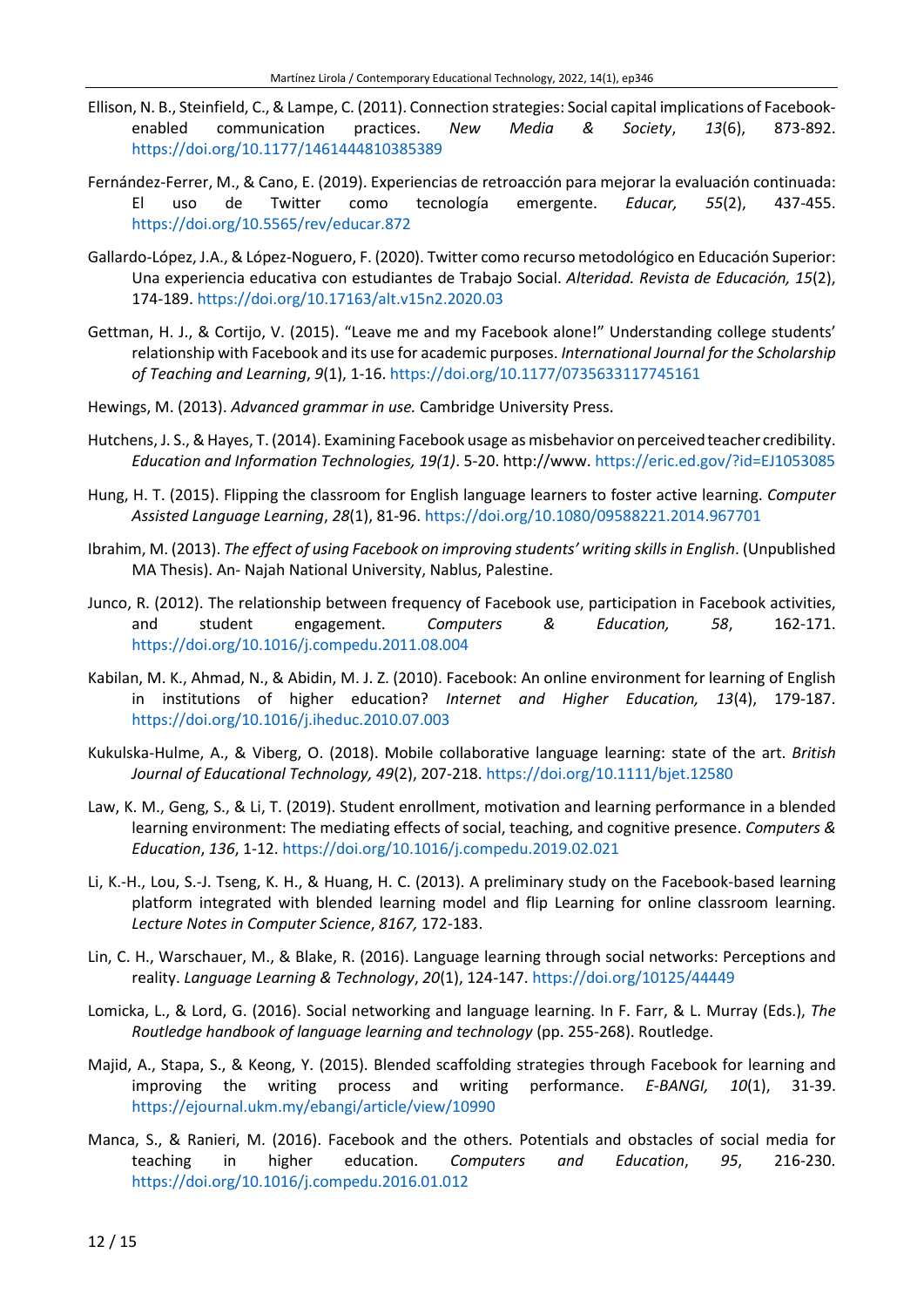- Mariappan, L., Abu, A. G. B., & Omar, A. B. (2017). Facebooking for a more lively interaction in literature classrooms. *Creative Education*, *8*, 749-763. <https://doi.org/10.4236/ce.2017.85056>
- Marín-Díaz, V., & Cabero-Almenara, J. (2019). Las redes sociales en educación: Desde la innovación a la investigación educativa. *RIED. Revista Iberoamericana de Educación a Distancia, 22*(2), 25-33. <https://doi.org/10.5944/ried.22.2.24248>
- Martín del Campo Fernández-Paniagua, A. (2020). Las Redes Sociales más utilizadas: cifras y estadísticas[The most used social networks: figures and statistics]. [https://www.iebschool.com/blog/medios-sociales](https://www.iebschool.com/blog/medios-sociales-mas-utilizadas-redes-sociales/)[mas-utilizadas-redes-sociales/](https://www.iebschool.com/blog/medios-sociales-mas-utilizadas-redes-sociales/)
- Martín-Monje, E., Castrillo, M. D., & Mañana-Rodríguez, J. (2018). Understanding online interaction in language MOOCs through learning analytics. *Computer Assisted Language Learning, 31*(3), 251-272. <https://doi.org/10.1080/09588221.2017.1378237>
- Mazer, J. P., Murphy, R. E., & Simonds, C. J. (2007). I'llsee you on Facebook: The effects of computermediated teacher self-disclosure on student motivation, affective learning, and classroom climate. *Communication Education, 56*(1), 1-17. <https://doi.org/10.1080/03634520601009710>
- Melor, Y., & Salehi, H. (2012). The effectiveness of Facebook groups on teaching and improving writing: Students' perceptions. *International Journal of Education and Information Technologies*, *6*(1), 87-96. [http://research.iaun.ac.ir/pd/hadisalehi/pdfs/PaperM\\_7787.pdf](http://research.iaun.ac.ir/pd/hadisalehi/pdfs/PaperM_7787.pdf)
- Miller, R.E. (2020). College students and inappropriate social media posting: Is it a question of personality or the influence of friends? *Personality and Individual Differences*, *158,* 109857. <https://doi.org/10.1016/j.paid.2020.109857>
- Newberry, C. (2020). *33 estadísticas de Facebook que todo mercadólogo debe conocer en 2020* [33 Facebook statistics every marketer should know in 2020]. [https://blog.hootsuite.com/es/estadisticas-de](https://blog.hootsuite.com/es/estadisticas-de-facebook/)[facebook/](https://blog.hootsuite.com/es/estadisticas-de-facebook/)
- Pourhossein, A. (2017). A review of the literature on the integration of technology into the learning and teaching of English language skills. *International Journal of English Linguistic*s*, 7*(5), 95-106. https://doi.org/10.5539/ijel.v7n5p95
- Ru-Chu, S. (2011). Can Web 2.0 technology assist college students in learning English writing? Integrating "Facebook" and peer assessment with blended learning. *Australasian Journal of Educational Technology*, *27*(5), 829-845. <https://doi.org/10.14742/ajet.934>
- Ruiz, M., & Fachinetti, V. (2018). Los estudiantes, los sentidos de la formación universitaria. Twitter como recurso metodológico en Educación Superior: Una experiencia educativa con estudiantes de Trabajo Social [Students, the senses of university education. Twitter as a methodological resource in Higher Education: An educational experience with Social Work students]. *InterCambios. Dilemas y transiciones de la Educacion Superior, 5*(1), 60-69. <https://ojs.intercambios.cse.udelar.edu.uy/index.php/ic/article/view/148>
- Rwodzi, C., De Jager, L., & Mpofu, N. (2020). The innovative use of social media for teaching English as a second language. *The Journal for Transdisciplinary Research in Southern Africa* 16(1), 702-708. <https://doi.org/10.4102/td.v16i1.702>
- Seaman, J., & Tinti-Kane, H. (2013). *Social media for teaching and learning*. Pearson Learning Systems.
- Shih, R.C. (2011). Can Web 2.0 technology assist college students in learning English writing? Integrating Facebook and peer assessment with blended learning. *Australasian Journal of Educational Technology*, *27(5),* 829-845. <https://doi.org/10.14742/ajet.934>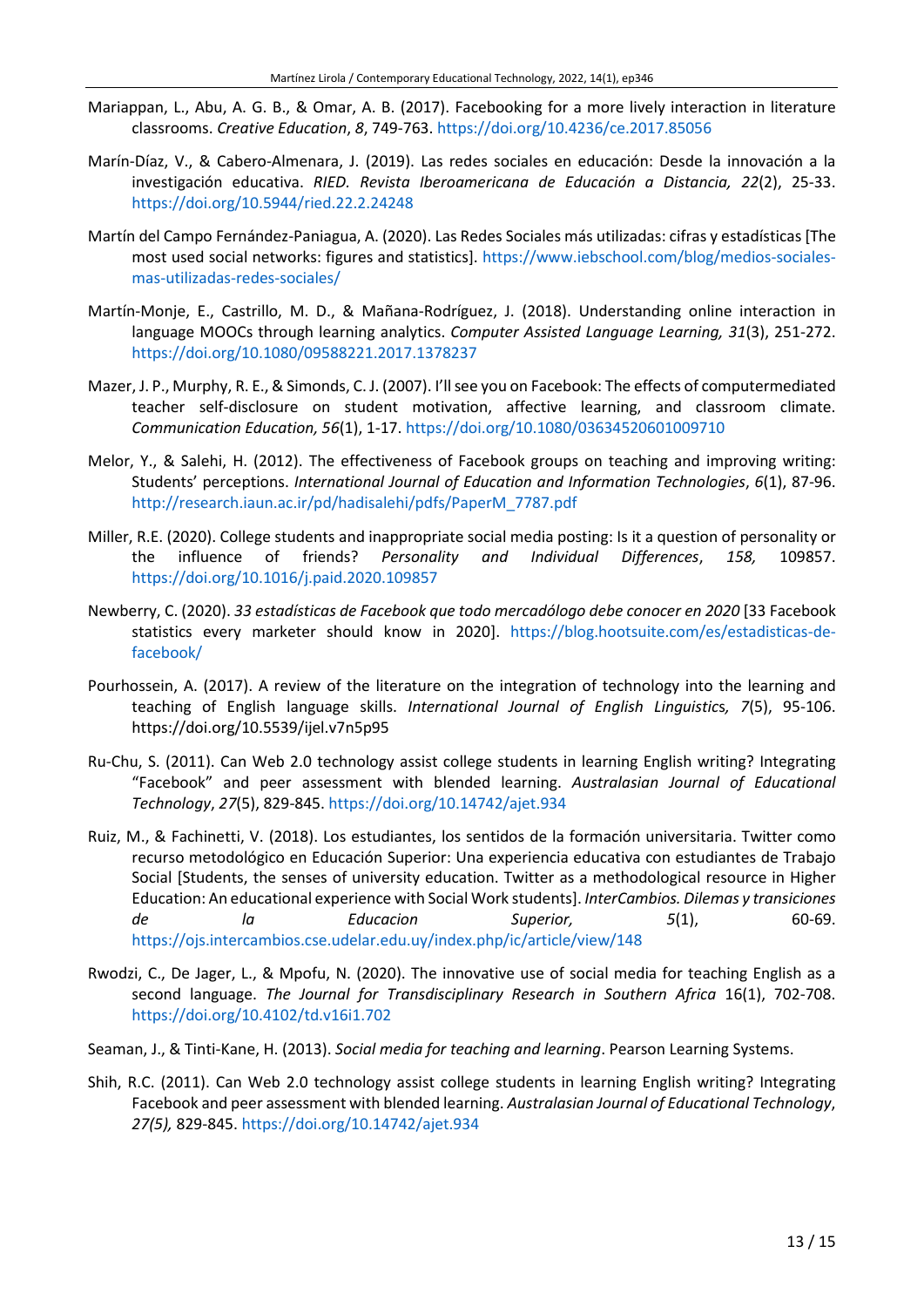- Shraim, K. (2014). Pedagogical innovation within Facebook: A case study in tertiary education in Palestine. *International Journal of Emerging Technologies in Learning (iJET), 9*(8), 25-44. [https://online](https://online-journals.org/index.php/i-jet/article/view/3805)[journals.org/index.php/i-jet/article/view/3805](https://online-journals.org/index.php/i-jet/article/view/3805)
- Solmaz, O. (2018). A critical review of research on social networking sites in language teaching and learning. *Contemporary Educational Technology*, *9*(3), 315-330. <https://doi.org/10.30935/cet.444120>
- Torgeson, K. (2006). Facebook stirs uproar over online privacy. *The Johns-Hopkins Newsletter* 9/21. [http://media.www.jhunewsletter.com](http://media.www.jhunewsletter.com/)
- Vahdat, S., Gooniband Shooshtari, Z. & Mazareian, F. (2020). The impact of the Telegram on learning of collocational knowledge among Iranian EFL high school students. *Applied Linguisics Research Journal, 2*(3), 37-51. <https://doi.org/10.14744/alrj.2020.18189>
- Vikneswaran, T., & Krish, P. (2014). Utilising social networking sites to improve writing: a case study with Chinese students in Malaysia. *Technology, Pedagogy and Education*, *25*(3), 287-300. <https://doi.org/10.1080/1475939X.2015.1030441>
- Vural, O. F. (2015). Positive and negative aspects of using social networks in higher education: A focus group study. *Educational Research and Reviews*, *10*(8), 1147-1166. <https://doi.org/10.5897/err2015.21.3.44>
- *We are social* & *Hootsuite* (2020). *Digital 2020: Global Digital Overview.* <https://datareportal.com/reports/digital-2020-global-digital-overview>

**Correspondence:** María Martínez Lirola, University of Alicante, Spain and University of South Africa (UNISA), South Africa. E-mail: [maria.lirola@ua.es](mailto:maria.lirola@ua.es)